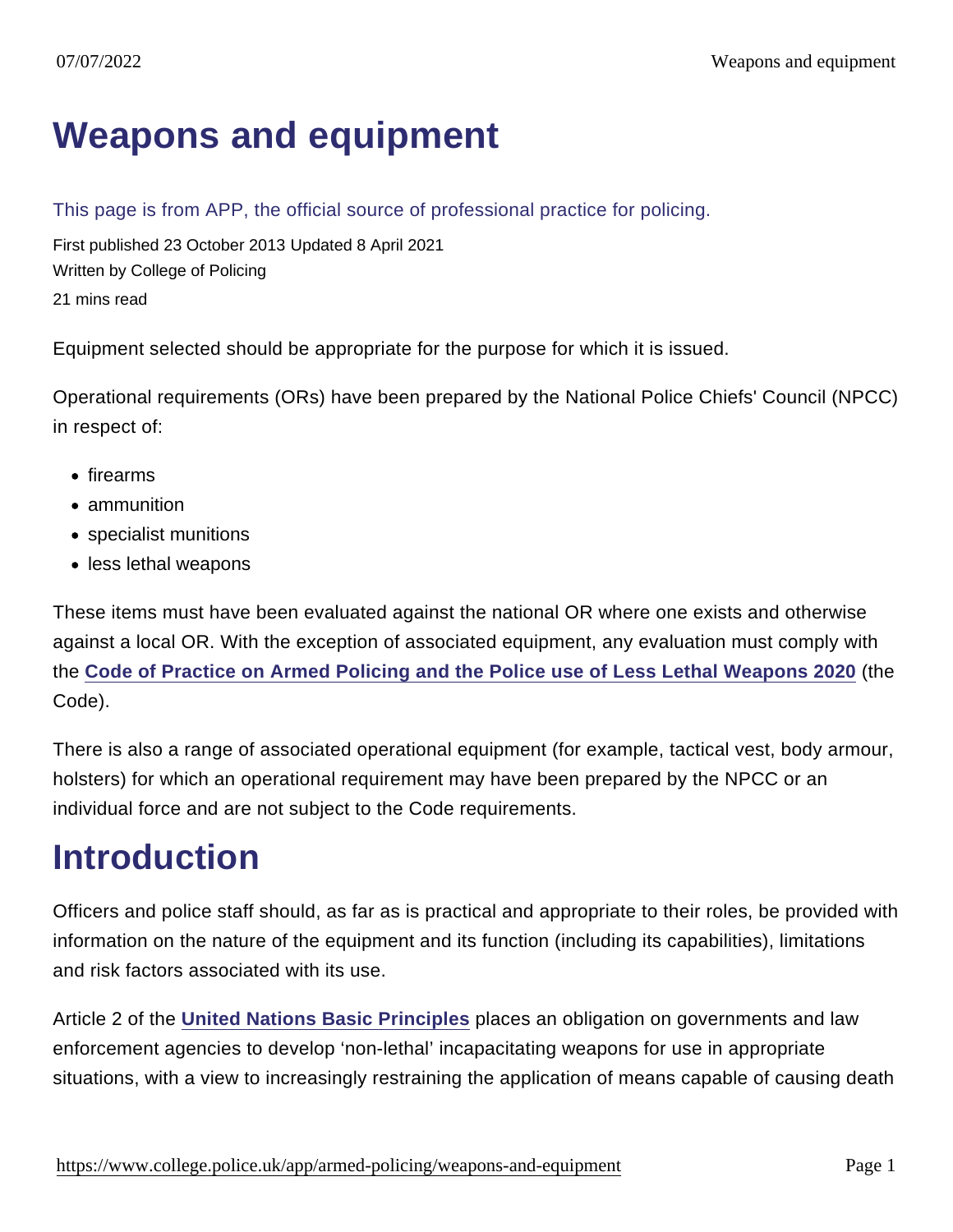or injury to persons.

For the same purpose, it should also be possible for law enforcement officials to be equipped with self-defence equipment in order to decrease the need to use weapons of any kind.

Self-defence equipment includes:

- shields
- helmets
- bulletproof vests
- bulletproof means of transportation

Terms such as 'bullet resistant', 'ballistically protected' and 'body armour' are used in favour of terms like bulletproof to recognise that the degree of protection offered depends on the type of weapon and ammunition used and the nature of the attack.

# Weapon selection

Forces must be able to show an audit trail for the procurement of any firearms, less lethal weapons and specialist munitions they purchase.

The Code states that chief officers are responsible for the selection and acquisition of firearms and ammunition. The selection of weapons and ammunition must be based on the operational requirement identified by the threat and risk assessment process.

The Code provides guidance on a weapon evaluation procedure to support forces in selecting appropriate firearms, less lethal weapons and specialist munitions. Further advice can be provided by NPCC, Defence Science and Technology Laboratory (Dstl) and the College of Policing.

Within this guidance any reference to Dstl will include predecessor organisations where appropriate (ie, PSDB, HOSDB, CAST).

For further information see [Code of Practice on Armed Policing and Police use of Less Lethal](https://library.college.police.uk/docs/appref/CCS207-CCS0120853800-001-Code-of-Practice-on-Armed-Policing.pdf) [Weapons 2020](https://library.college.police.uk/docs/appref/CCS207-CCS0120853800-001-Code-of-Practice-on-Armed-Policing.pdf) .

# Operational requirement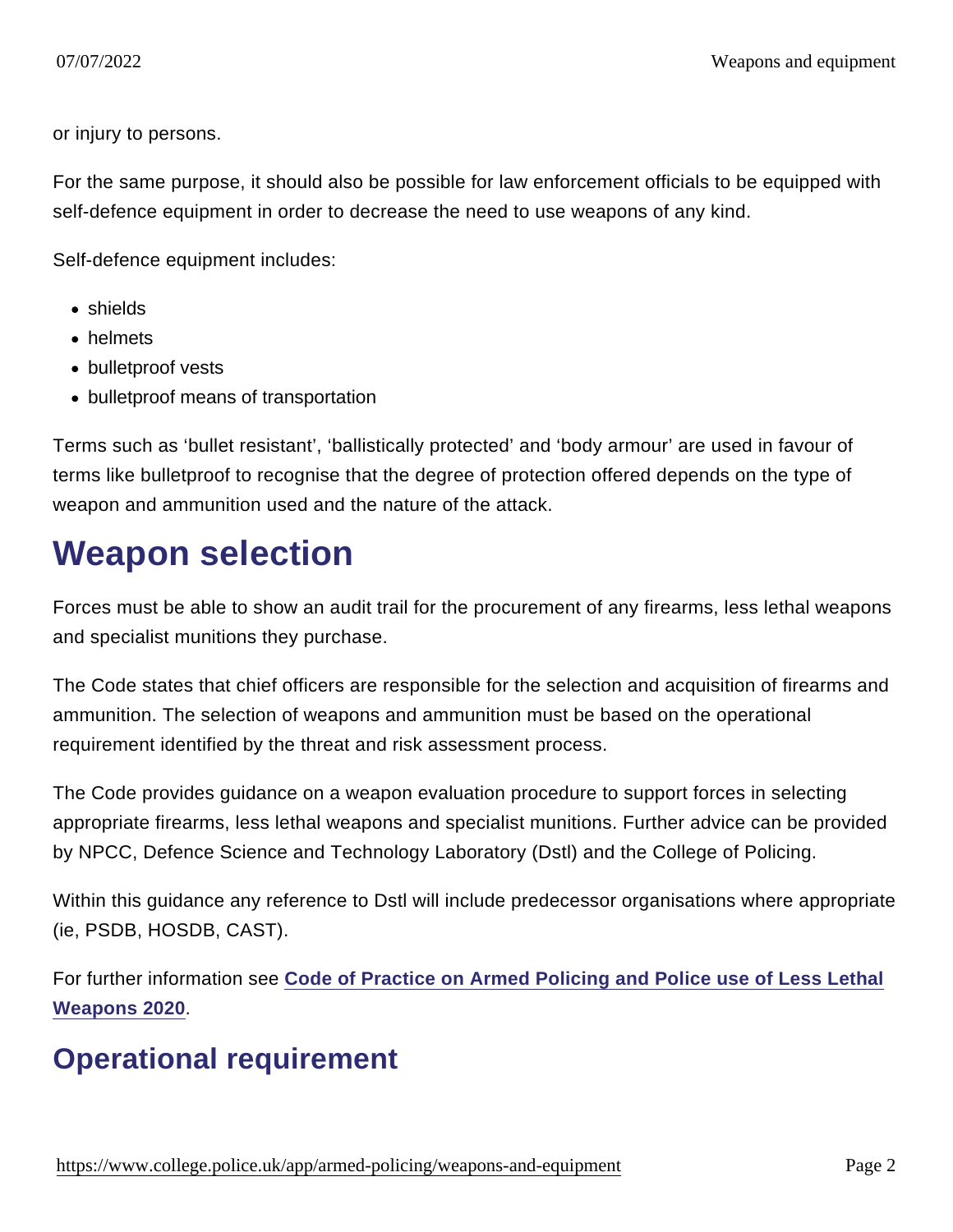Chief officers are required to assess the capability and capacity required by their force to respond effectively to identified armed policing-related threats and risks. These assessments should be used to determine:

- what types of weapons need to be available within their forces, either from each force's own resources or by agreement with one or more other forces
- the numbers of officers in their forces required to be trained in the use of such weapons and in providing tactical advice in the use of such weapons, and the numbers and ranks of officers to be trained to command incidents involving such weapons
- arrangements for the deployment within their forces of weapons and personnel trained to use them.

The selection of weapons and specialist munitions must be based on a needs analysis, an operational requirement and evaluation in accordance with the Code. Due regard should also be given to the training implications, including the availability of suitable live-fire training facilities for the calibre of ammunition, and the relevant legislation and guidance related to personal protective equipment.

# Types of weapon

Weapon types used by the police service include:

- handguns (self-loading pistols)
- carbines and tactical rifles
- precision rifles fitted with telescopic sights
- [conducted energy devices](https://www.app.college.police.uk/app-content/armed-policing/conducted-energy-devices-taser/) (Taser), 37 mm [attenuating energy projectile \(AEP\)](https://www.app.college.police.uk/app-content/armed-policing/attenuating-energy-projectiles/) launchers, L104A2 with L18A2 optic sight
- shotguns (pump-action or self-loading) with appropriate sighting system to enable [specialist](https://www.app.college.police.uk/app-content/armed-policing/weapons-and-equipment/#specialist-munitions) [munitions](https://www.app.college.police.uk/app-content/armed-policing/weapons-and-equipment/#specialist-munitions) to be used (for example, irritant, tyre deflation and breaching rounds)

#### Ammunition

Dstl has published advice and recommendations in respect of police ammunition. Only ammunition subject to strict factory quality control should be issued for operational purposes. All ammunition purchased should be accompanied by a proof house pressure certificate giving details of its mean service pressure. This must be consistent with that of the weapon used – any difficulties should be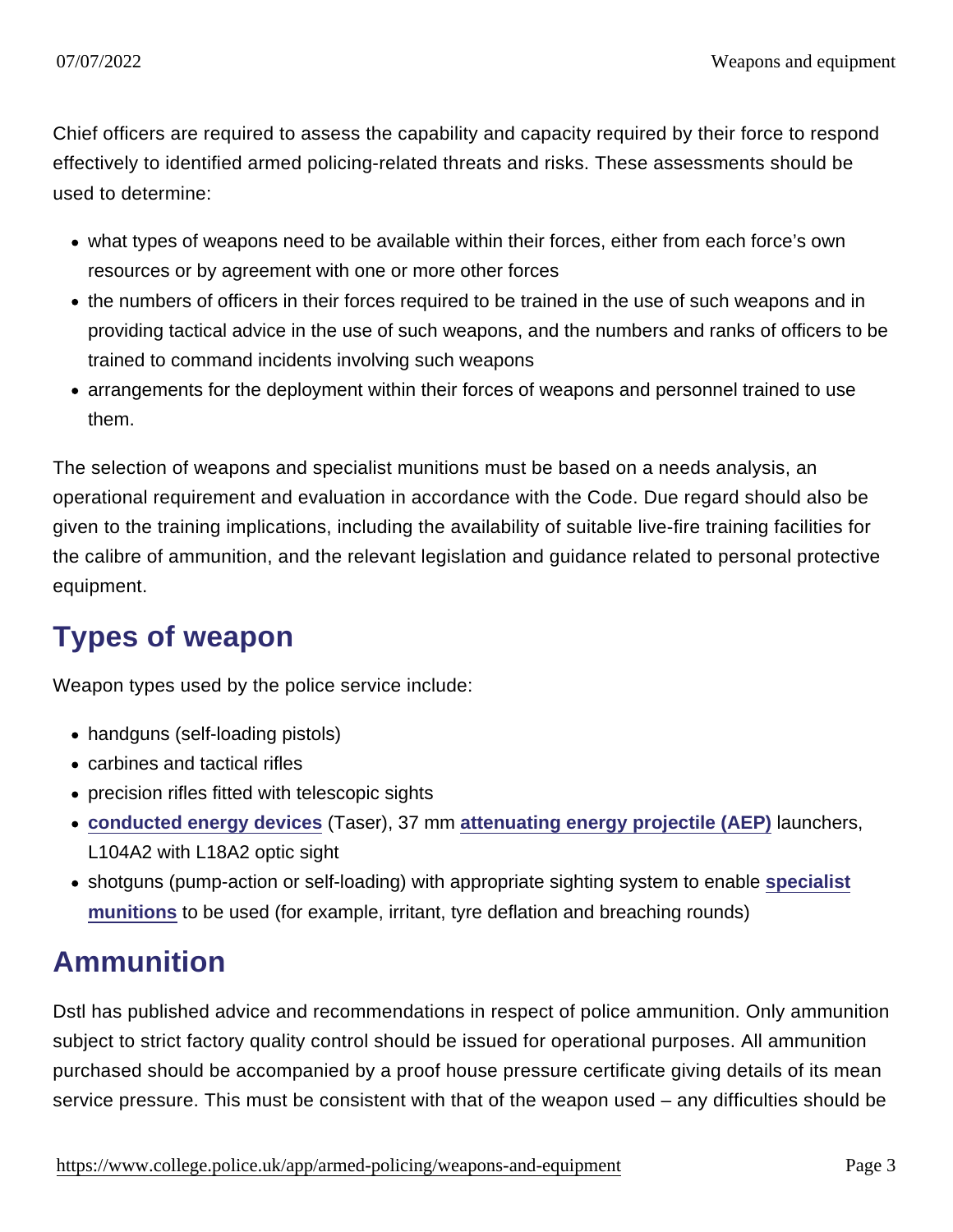referred to Dstl. Batch pressure tests should be carried out periodically where forces reload their own training ammunition.

Suitable provision should be made to facilitate the safe carriage of issued ammunition. This may include the use of magazines, magazine pouches and similar devices for other ammunition types.

All operationally carried ammunition should be regularly examined – rounds which show any sign of wear or damage should be disposed of in accordance with NPCC/Dstl advice.

# Ammunition configuration

Details in respect of ammunition configuration are contained within Dstl publications. Bullet configuration is designed to address issues associated with the penetrative qualities of the ammunition as well as minimising the potential of ricochet and over penetration.

For any ammunition to be used operationally by the police it must have been assessed against the documented operational requirement and must have:

- been evaluated by Dstl in respect of its characteristics and ability to meet the defined operational requirement, or
- identical or superior characteristics to ammunition which has been evaluated and recommended by Dstl or other Home Office approved body

Forces that have identified a need to be able to deal with large animals should hold weapons and ammunition calibres appropriate to the task. Such weapons, and the associated ammunition calibres, should be evaluated in accordance with the Code requirements.

#### Training munitions

When munitions are used in training and are designed to either produce a noise or fire a projectile which only has a training application (for example, blanks, or marker rounds), care must be taken that Dstl guidelines (where applicable) and all other appropriate safety precautions are followed.

All munitions are hazardous and must be used in accordance with the manufacturer's guidance, or advice provided by Dstl where applicable.

#### Safety precautions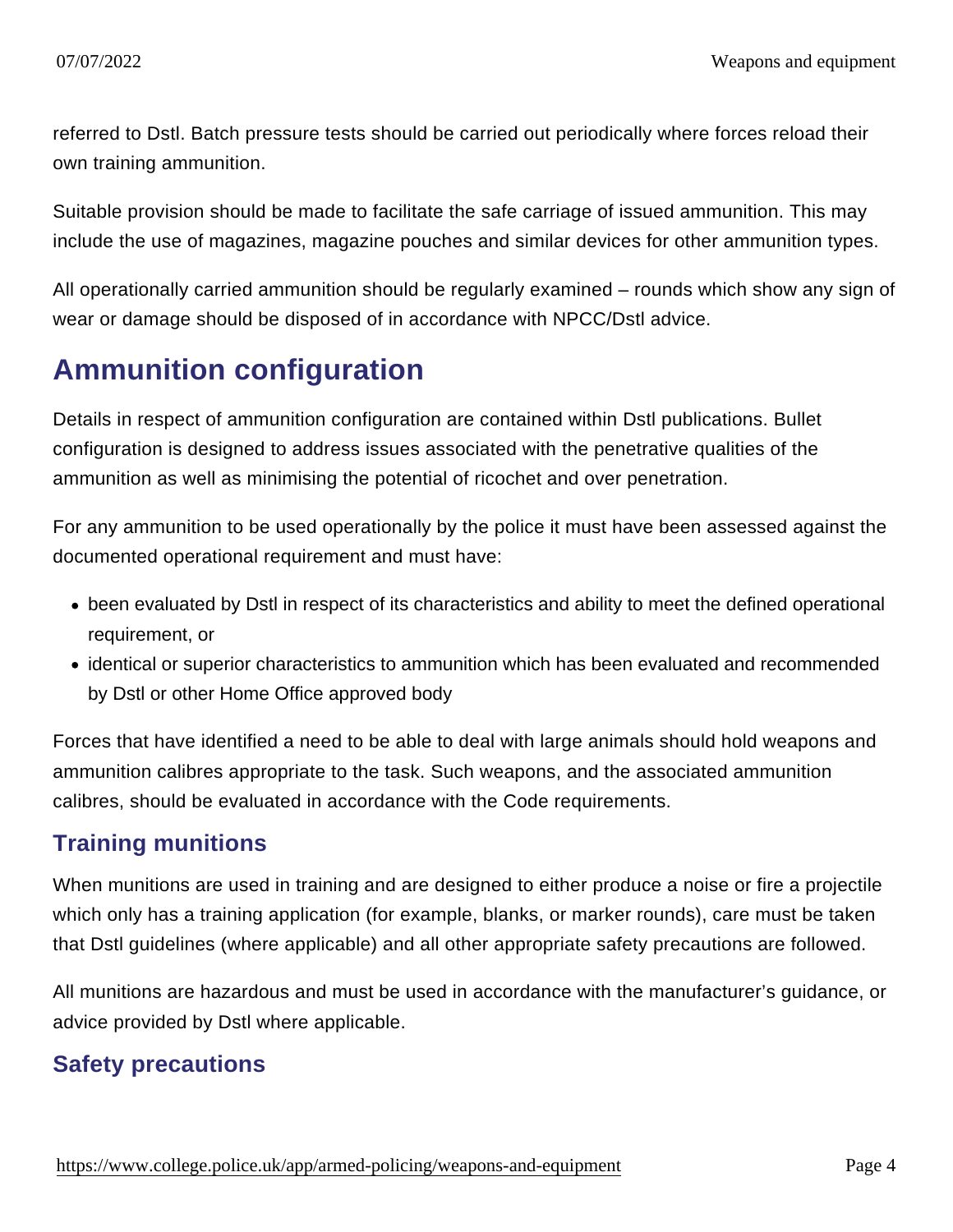Minimum engagement distances and safety precautions should be observed when using blank ammunition. Stringent precautions need to be followed to ensure that conventional ammunition does not become mixed with training munitions, such as blank or marker rounds. Similar provisions must apply to drill rounds used in weapon handling classes, which must be stored and used away from any round capable of being discharged, including blank rounds.

For further information see:

- HOSDB (1997) A Guide to Ear Defenders for Firearms Training 15/97 [RESTRICTED]
- HOSDB (1992) Noise Levels and Hearing Protection for Blank Ammunition 21/92 (available to authorised members of the police service on request, see [Dstl](https://www.gov.uk/government/organisations/defence-science-and-technology-laboratory) )

#### Acquisition of less lethal weapons

In accordance with the Code of Practice, the police service should maintain the capability to centrally assess, evaluate and, where appropriate, adopt effective less lethal weapon systems where they might reduce reliance on conventional firearms or ammunition, without compromising the safety of police officers or others who might be affected. This is coordinated on behalf of the police service by the NPCC.

The [Code of Practice](https://library.college.police.uk/docs/appref/CCS207-CCS0120853800-001-Code-of-Practice-on-Armed-Policing.pdf) requires that where NPCC regard new weapon systems as suitable for further evaluation and testing they should consult the Secretary of State. Research and evaluation of less lethal weapons, and their introduction into operational police use is coordinated by the NPCC armed policing portfolio lead and the Home Office.

New less lethal weapon systems and significant changes to pre-approved less lethal weapons systems will require approval by the Home Office before they can be used by police forces in England and Wales. This approval process is required because of the unique risks and societal implications that apply to use of less lethal weapons, including the careful balance that needs to be struck between them being as effective as possible while also minimising risk of serious or permanent injury or death. All significant changes to less lethal weapons systems must be referred to the national policing lead and the Home Office for consideration.

Where approval is required by the Home Office, the Home Office will determine on a case by case basis whether the decision is made by the Secretary of State for the Home Department or a delegated Home Office authority as appropriate.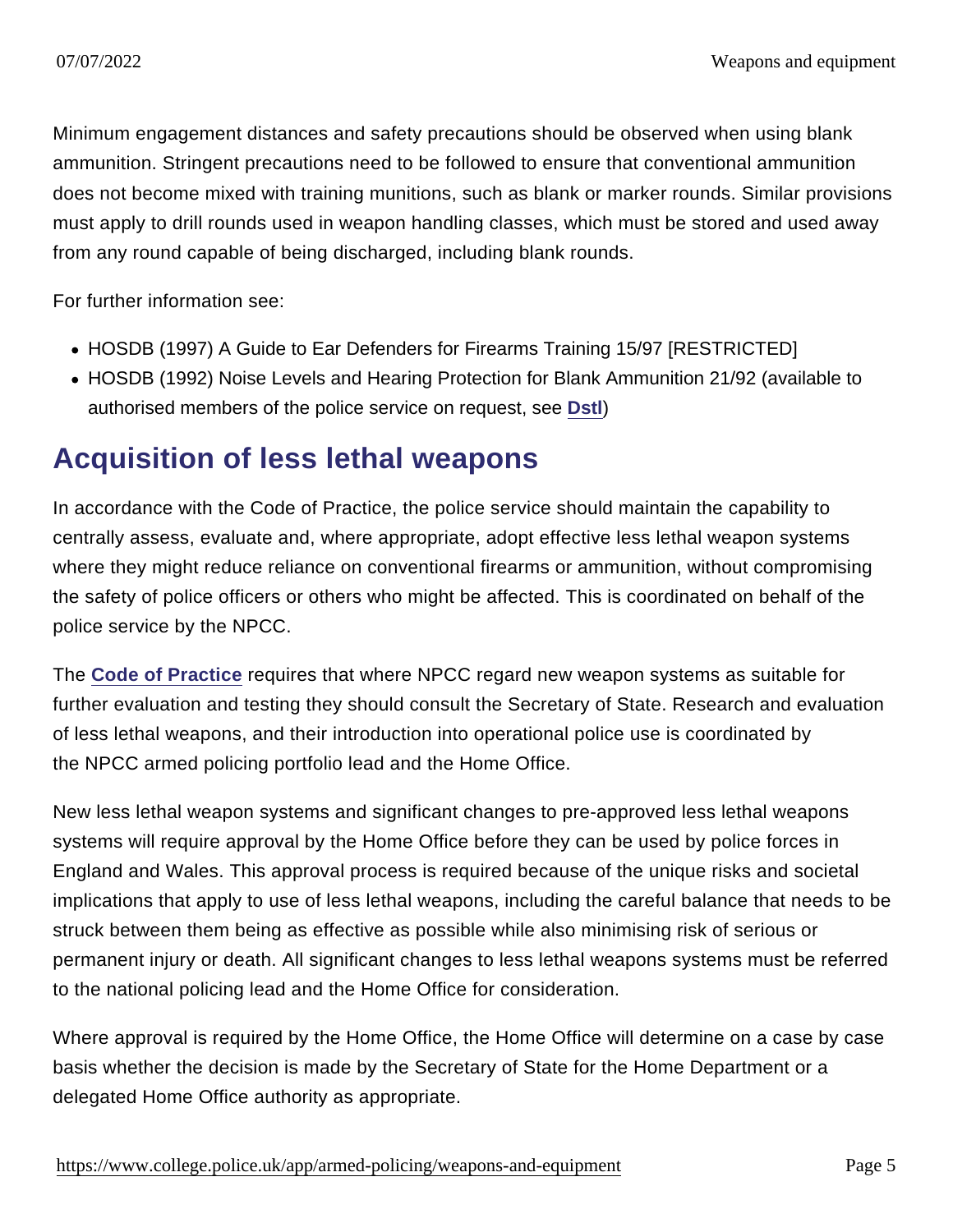Having been evaluated and approved, less lethal weapons must only be issued for operational use to those that are appropriately trained and accredited.

As part of the approval, evaluation and assessment process for such weapons the following must be considered, and will include, where appropriate:

- a needs analysis
- determination of operational requirement
- independent (of the manufacturer) technical and medical assessment (to include capability, limitations effect and lethality)
- operational performance trials

The approval process will take into account relevant strategic, ethical, operational and societal issues.

# Storage

Chief officers must ensure that all firearms and munitions are stored in secure armoury facilities. This includes operational and training weapons and munitions, and those carried in armed response and other vehicles.

The term munitions includes ammunition, specialist munitions, pyrotechnics and explosive-based material. The storage method and conditions must comply with recommended security, storage and health and safety standards. Advice on relevant standards can be obtained from Dstl.

Weapons and ammunition should be physically separated within the armoury.

For further information see:

- [Taser storage](https://www.app.college.police.uk/app-content/armed-policing/conducted-energy-devices-taser/#storage)
- [AEP storage](https://www.app.college.police.uk/app-content/armed-policing/attenuating-energy-projectiles/#storage)

#### Storing weapons

The method of retaining weapons within the armoury should include purpose-built racking or a storage system suitable for storing both weapons and magazines.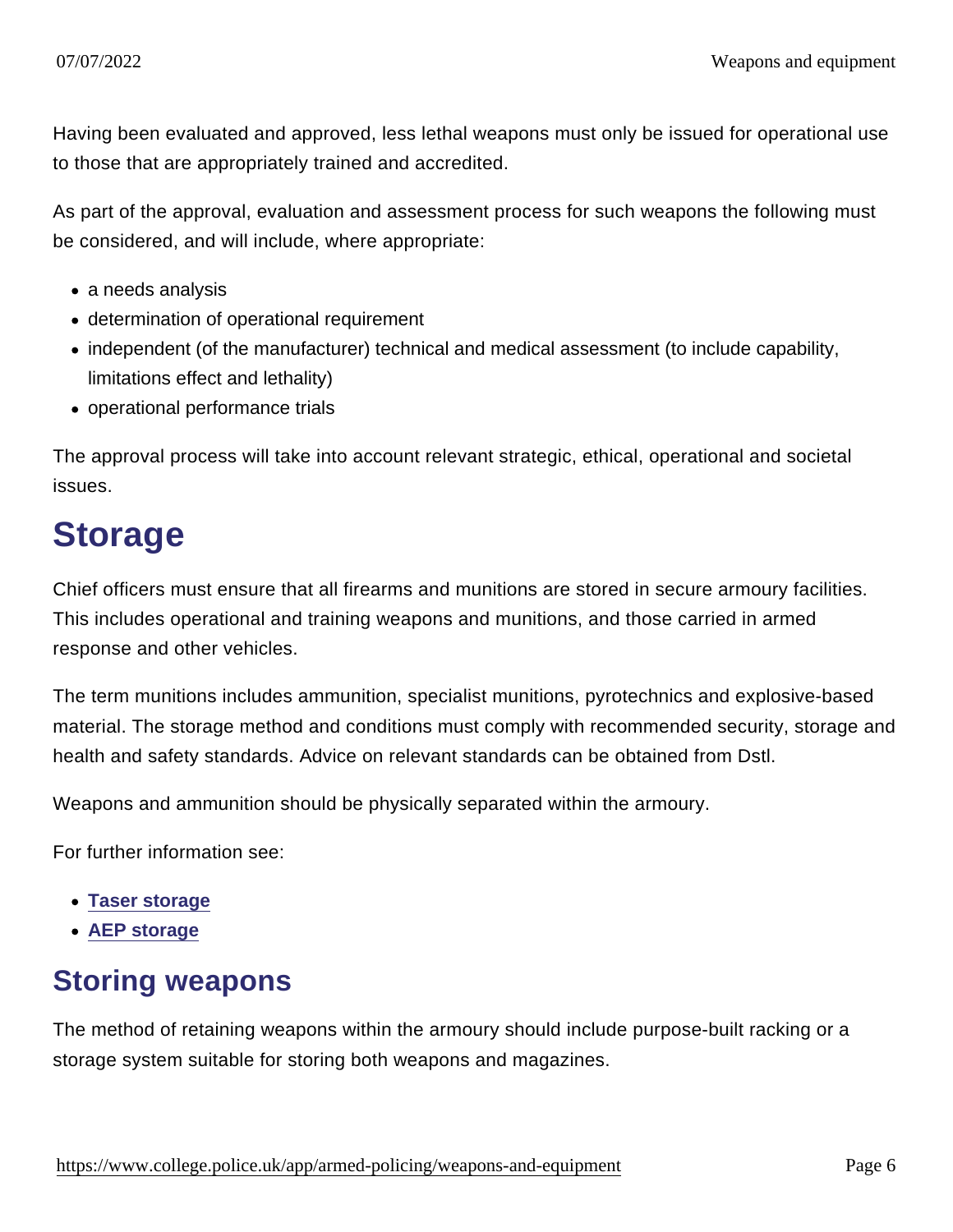The system adopted should:

- prevent weapons from falling or being damaged
- facilitate ready accounting of weapons

Weapons organisation in an armoury should segregate operational and training weapons, and weapons stored for other reasons.

### Storing ammunition

The term ammunition includes all operational, training and blank ammunition of all types. The storage arrangements and procedures used in the armoury should be designed to prevent blank, drill purpose and all forms of inert munitions becoming mixed with other ammunition.

Procedures for accepting or returning munitions to stock should be established and documented.

Ammunition stocks should be arranged separately according to calibre and type, to facilitate accountancy procedures.

#### Storage of explosive articles and substances

Guidance on storing explosive articles and substances for use by police units is set out in the following Dstl guidance notes.

Storage of ammunition and explosives in police facilities. March 2017 (CAST publication 139/16).

Titles available to authorised members of the police service on request, see [Dstl](https://www.gov.uk/government/organisations/defence-science-and-technology-laboratory) .

# Administration and record keeping

The system of accounting for weapons and munitions (including Taser) must provide an audit trail for the movement of weapons, and of the issue and use of munitions. An inventory must be kept of all weapons and equipment held in the armoury, including serial numbers. Where weapons are allocated easily-read reference numbers, these should be cross-referenced to the original serial number.

An audit trail should be maintained in respect of each weapon. This must include a record of all withdrawals from the armoury for training or operational purposes. All weapons inspections and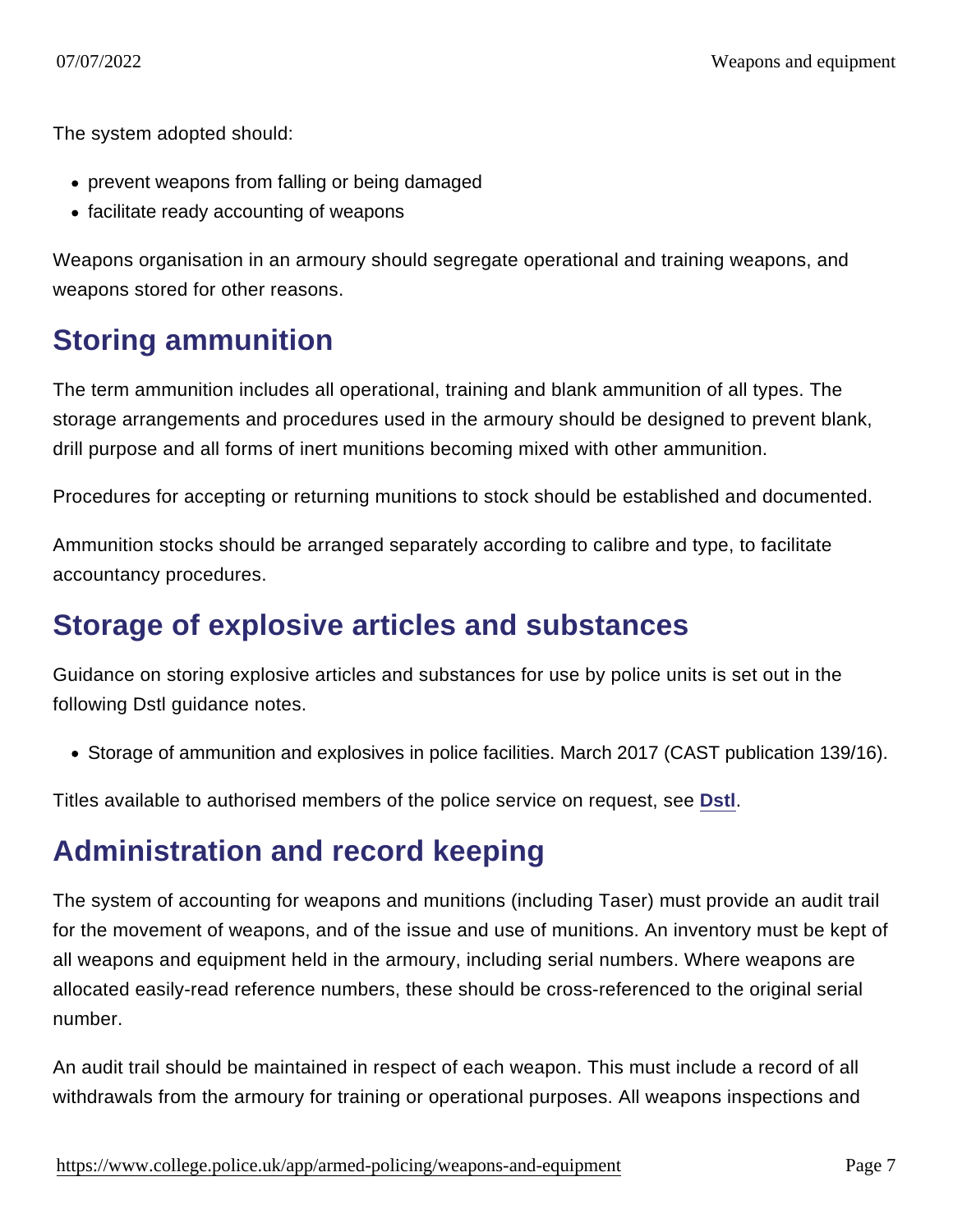repairs must be recorded. Any design faults or recurring problems with either weapons or ammunition must be reported to Dstl using the Weapons Failure Form.

Where it is necessary to store training and operational ammunition in the same armoury, they should be accounted for separately. Ammunition records should be capable of being crossreferenced with range records showing details of range expenditure.

#### Weapons maintenance

An effective maintenance programme must be in place to ensure that weapons and ammunition used by police officers are in a serviceable condition. This is normally the responsibility of a force armourer or weapons maintainer accredited in accordance with the common national standard. Chief officers should ensure that such staff have the appropriate qualifications and skills, and take into account any recommendations concerning re-qualification.

Forces must have auditable records in relation to the maintenance and inspection of firearms and ammunition. This should be documented in a standard operating procedure (SOP) that includes:

- regular routine maintenance and inspection regimes by a competent person. This can ordinarily take place in tandem with routine downloading (see data auditing)
- quarantining and labelling of firearms and ammunition that is:
	- faulty or suspected to be faulty (including those identified during routine testing by users)
	- damaged
	- subject to significant physical impact (for example, dropped or involved in a road traffic collision)
	- have been immersed in water/liquid contaminated with bodily fluids or other biohazards
- inspection, testing and repair of firearms by a competent person
- destruction, withdrawal, replacement under warranty, or confinement to non-operational use of weapons that are unserviceable

# Destruction of surplus firearms

As one of the control measures designed to ensure that firearms do not pass into illegal use, it is NPCC policy that all firearms owned by the police service should be destroyed when they are deemed to be surplus to the requirements of the police service. This includes Taser cartridges,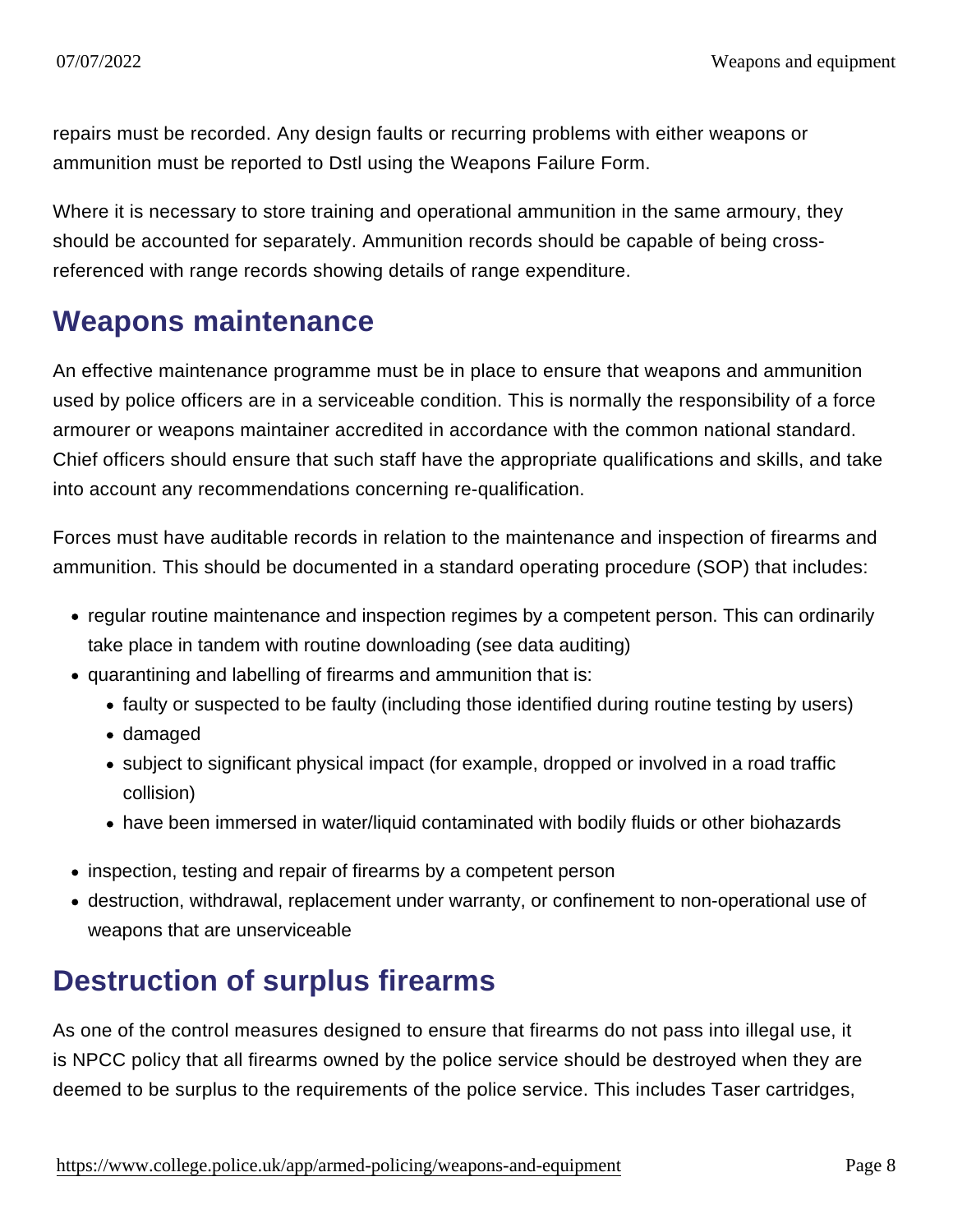given Taser's status as a section 5 prohibited weapon, and section 1 ammunition.

Exceptions to this policy are:

- surplus firearms being sold, or otherwise disposed of, to other forces
- firearms which are retained for instructional purposes, or as a historical record

Where these exceptions do not apply, surplus firearms should be destroyed in the same manner as illegal firearms that come into the possession of the police service. Before disposing of a firearm, chief officers should ensure that there are no criminal, civil or judicial proceedings which a weapon may be required for.

# **Equipment**

A clear audit trail for the use, maintenance and servicing of all tactical equipment should be identified in the risk assessment process adopted by each force.

#### **Holsters**

Holsters used by the police service should be suitable for the task and the environment in which the weapon is being used.

The holster should:

- provide protection for the weapon
- provide security for the weapon
- enable the wearer to easily access the weapon

#### Optical sights and observation equipment

Sighting systems and accessories which aid observation, identification and shooting accuracy in a range of lighting conditions should be available to officers.

Accessories fitted to weapons can alter the balance and functioning of the weapon system. These should be fitted only after thorough evaluation of the complete system in the configuration intended to be used operationally.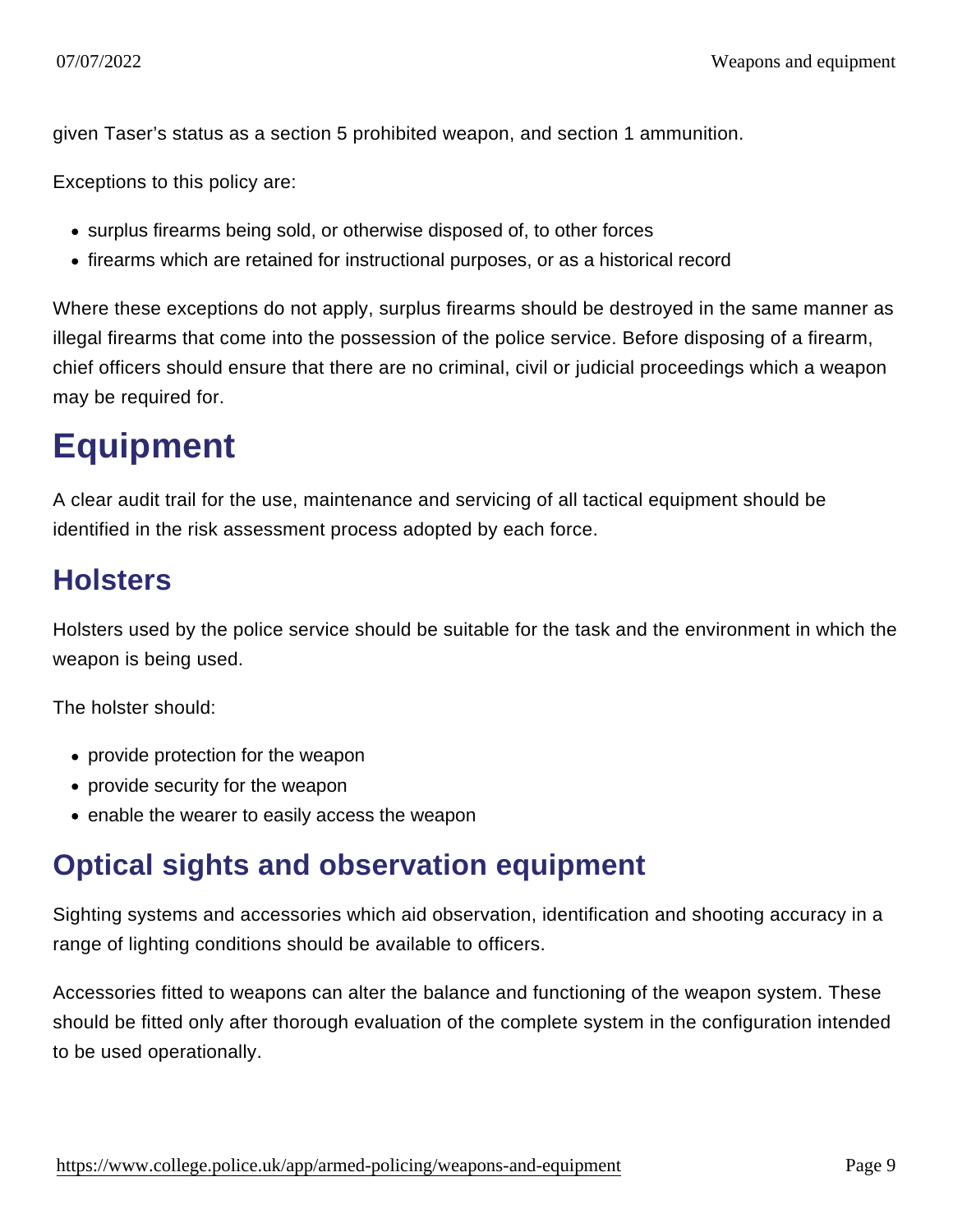Dstl has produced a document that will help forces choose an appropriate sighting system: HOSDB (2001) Optical sights for use with Police Firearms 06/01. (Available to authorised members of the police service on request, see [Dstl](https://www.gov.uk/government/organisations/defence-science-and-technology-laboratory) .)

#### Forcible entry equipment

The main categories of entry and door breaching equipment include:

- kinetic devices
- hydraulic equipment
- cutting equipment
- shotgun breaching rounds
- explosive breaching rounds

There are specific hazards associated with each of these types of equipment. Officers must be fully trained in the use of any forcible entry equipment that they use, and risk assessments must be undertaken in respect of the use of these specific methods.

Officers deployed when forcible entry equipment is to be used operationally must be briefed on the potential consequences and effects. Commanders authorising the use of forcible entry equipment (also referred to as method of entry (MOE) equipment) need to be fully aware of the implications associated with its use.

#### **Respirators**

Respirators must be capable of providing an appropriate level of protection in the environment that they are to be used. Authorised firearms officers (AFOs) who are issued with respirators must be trained in the correct use of the equipment.

It should not be assumed that respirators, and the filters with which they are fitted, will protect against all, or a range of environments. Suitability for the purpose must be assessed and understood prior to operational use, (for example, CS irritants, smoke filled or oxygen depleted environments).

Officers may be equipped to operate within CBRN (chemical, biological, radiological and nuclear) environments, and may have been issued with equipment suitable for this purpose.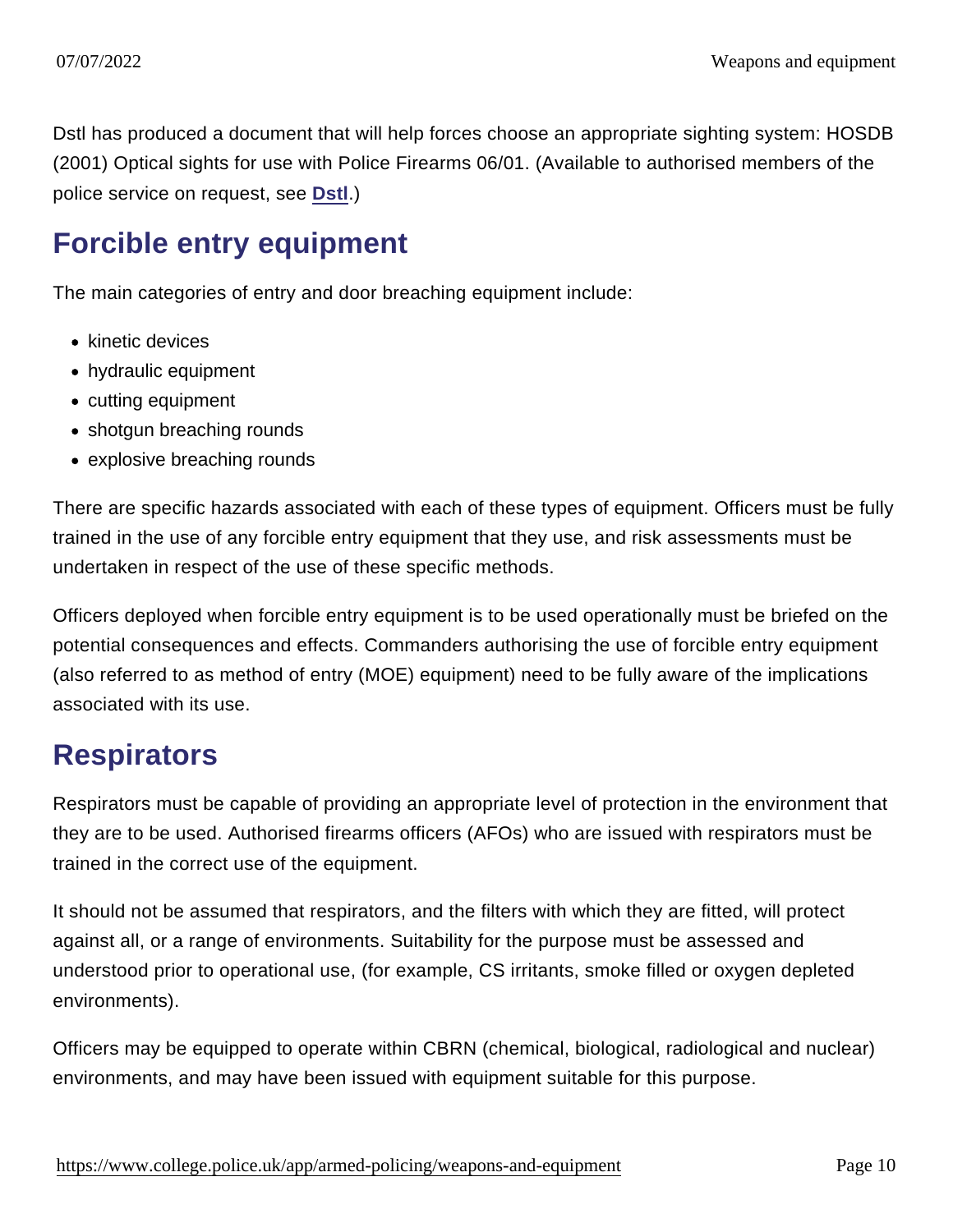Advice for operations where police officers require respiratory protection against CS can be found in:

HOSDB (2004) Evaluation of Respirators for Specialist Police Firearms Operations 92/04 [RESTRICTED] (available to authorised members of the police service on request, see [Dstl](https://www.gov.uk/government/organisations/defence-science-and-technology-laboratory) )

#### Vehicle stopping and immobilisation devices

There are several types of vehicle stopping devices designed to slow a vehicle and bring it to a halt in a controlled manner.

In appropriate situations, tyre deflation or shotgun breaching rounds can be used to rapidly deflate the tyres of a vehicle which has been brought under control, in a way which minimises risk. Officers should consider the potential for subjects to believe that conventional police firearms have been discharged, resulting in an escalation of the situation. This potential should be balanced against the risks associated with the vehicle being driven away.

Conventional ammunition should not be used to deflate tyres as it is unlikely to be effective and can ricochet, thereby presenting unacceptable risks. See also guidance on subjects in [moving](https://www.app.college.police.uk/app-content/armed-policing/armed-deployment/discharge-of-firearms/#moving-vehicles) [vehicles](https://www.app.college.police.uk/app-content/armed-policing/armed-deployment/discharge-of-firearms/#moving-vehicles) .

# Body armour and ballistic protection

A quality framework process in respect of body armour standards has been developed by Dstl, NPCC, police staff associations and forces. These are set out in a series of Dstl publications on body armour.

Body armour and ballistic protection available to the police service includes protection against:

- knife and spike attack
- blunt trauma
- ballistic injuries

#### Risk assessment

Forces must regularly review the threats, via their Armed Policing Strategic Firearms Threat and Risk Assessment, to which officers are being exposed. This includes changing trends in respect of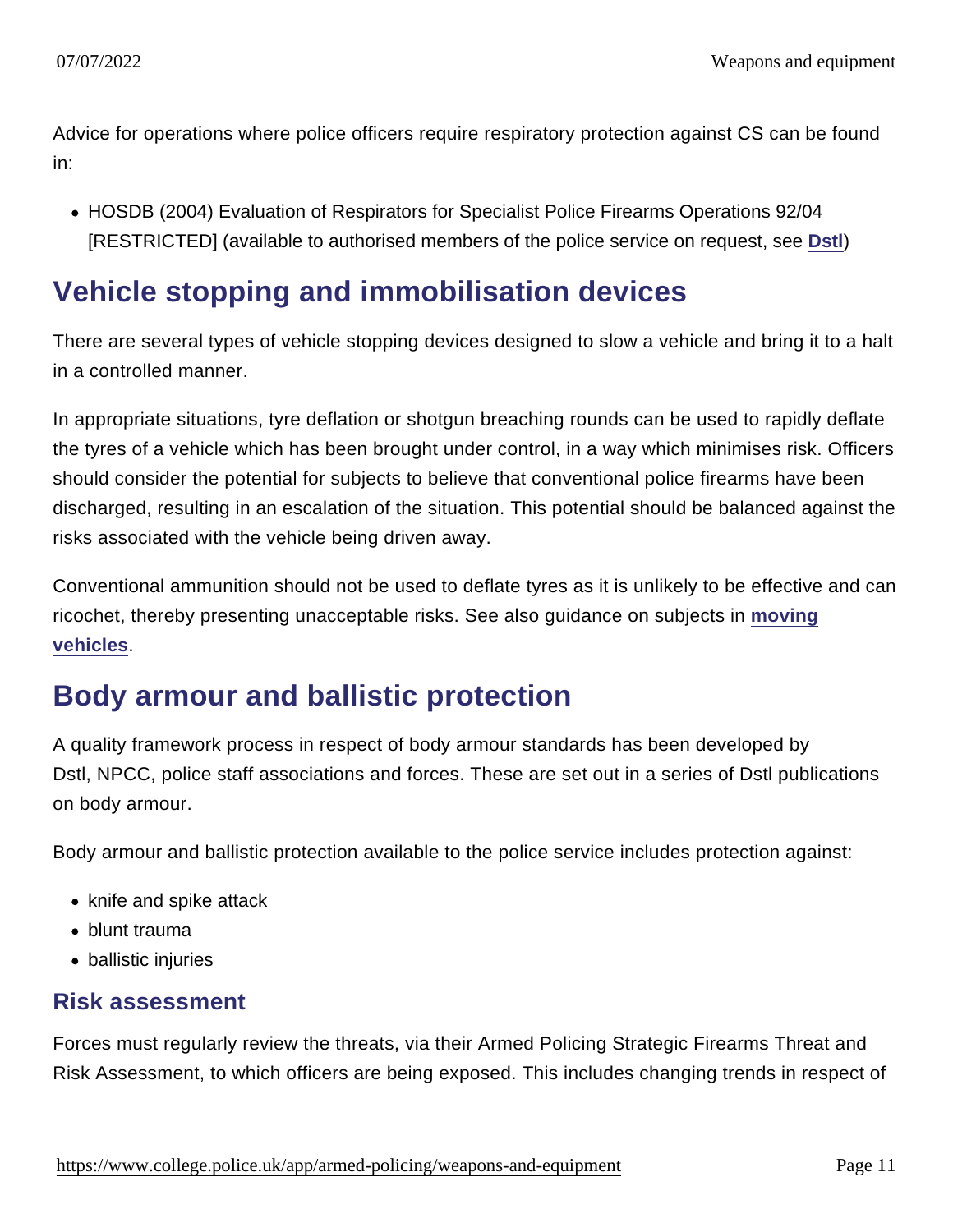the types of incidents and operations to which officers are being deployed.

It is essential that officers' personal protective equipment (PPE) is matched to the risks they are likely to face and that risk assessments are role specific. Forces should consider whether they require a hybrid body armour that provides both ballistic and sharp edged weapon protection.

Chief officers should include within any risk assessment not only the weaponry likely to be used by subjects that officers may have to confront, but also the ballistic threat posed by the weapon that officers are being deployed with. The issues associated with body armour are particularly relevant to chief officers.

#### Dstl publications

Dstl standards for ballistic body armour give a choice of different levels of protection, including protection against handgun, shotgun and rifle calibres.

Protection levels

The specific protection levels are set out in Home Office publication (012/17) Body Armour Standard (2017).

Each of the ballistic protection levels set out in the HOSDB publications can be combined with stab protection levels to offer dual stab and ballistic protection, see: HOSDB (2007) Body Armour Standards for UK Police, Part 3: Knife and Spike Resistance 39-07-C.

Dstl recommends that body armour is checked at regular intervals to ensure that it is in a serviceable condition – forces should ensure that a procedure is in place to monitor, and replace where appropriate, body armour in accordance with Dstl and manufacturers guidance.

Where body armour has been subjected to a stab, ballistic or blunt trauma attack, Dstl advice in respect of replacing the armour should be followed.

Advice on the correct wearing of body armour and related equipment is contained in HOSDB (2006) Carriage of Police Equipment 10-06.

Other ballistic resistant equipment which may be provided includes portable blankets, shields or screens and ballistic helmets. The standard issue helmet for situations involving public disorder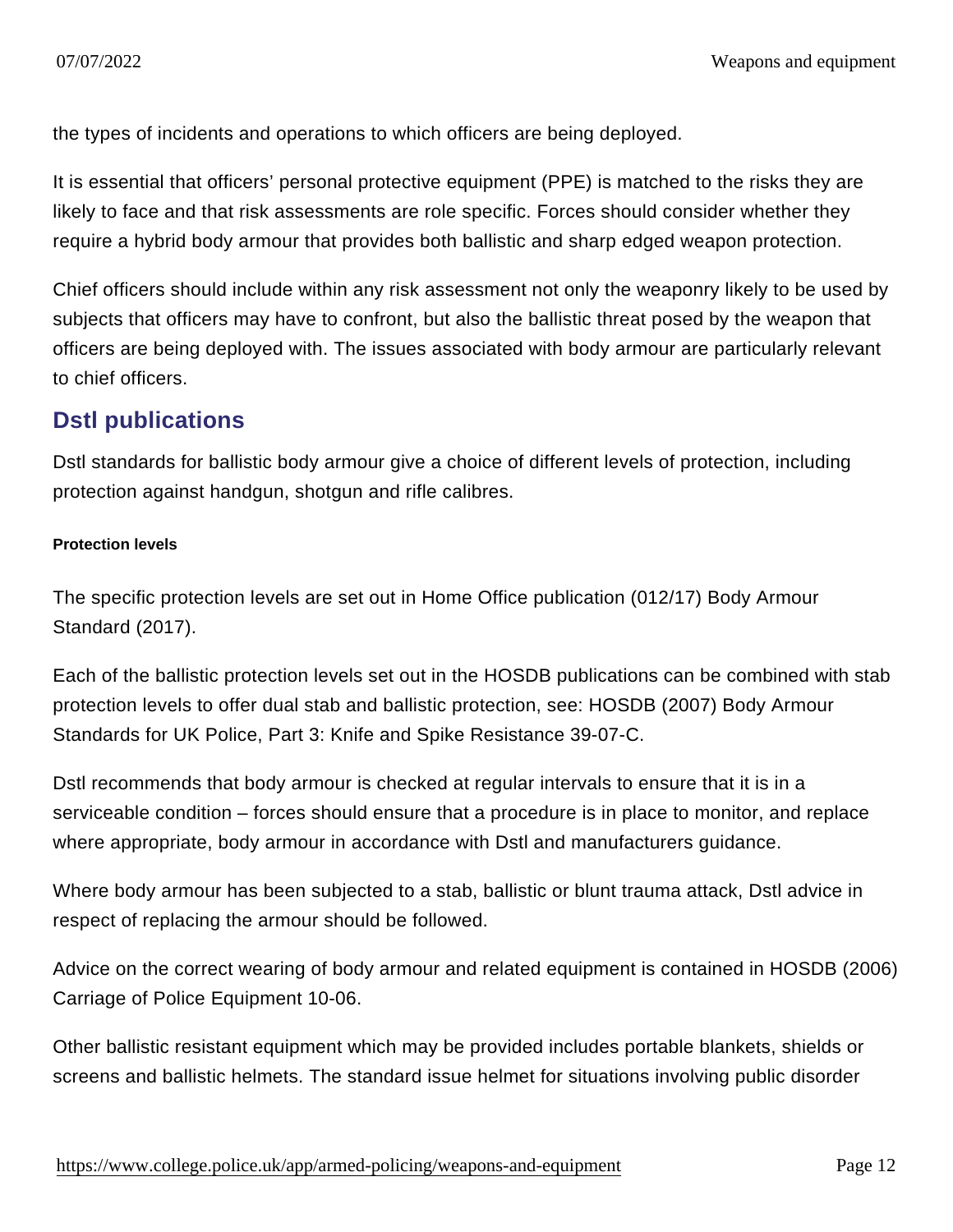does not offer any ballistic protection, see Home Office publication (47/11) Portable ballistic protection standards for UK police (2011).

All titles are available from [Dstl](https://www.gov.uk/government/organisations/defence-science-and-technology-laboratory) on request by an authorised member of the police service.

#### PPE regulations

Body armour falls within the definition of PPE for the purposes of the Personal Protective Equipment at Work Regulations 1992 and, therefore, carries legislative responsibilities with which chief officers are required to comply.

# **Clothing**

All clothing issued to AFOs should be appropriate for their role and provide suitable protection from the weather and any other risk-assessed hazards.

In situations where threat and risk assessment justifies visually protecting the identity of AFOs, balaclavas or face-overs can provide a degree of protection.

# Uniformed AFOs

AFOs deployed in uniform should be readily identifiable as police officers. Uniform headwear with clearly visible police markings, or ballistic helmets can assist in visually identifying AFOs as police officers.

Baseball or ski caps should normally be of a dark blue, black or dark green colour, commensurate with the uniform worn by the police.

Forces should determine the operational attire to be worn by uniformed AFOs when undertaking uniformed duties. This should normally include ballistic body armour and take account of threat and risk assessment in respect of threats to which officers might foreseeably be exposed.

# Non-uniformed AFOs

When non-uniformed officers are carrying firearms, consideration should be given to how they would be identified as police officers should they have to draw a firearm or become overtly armed.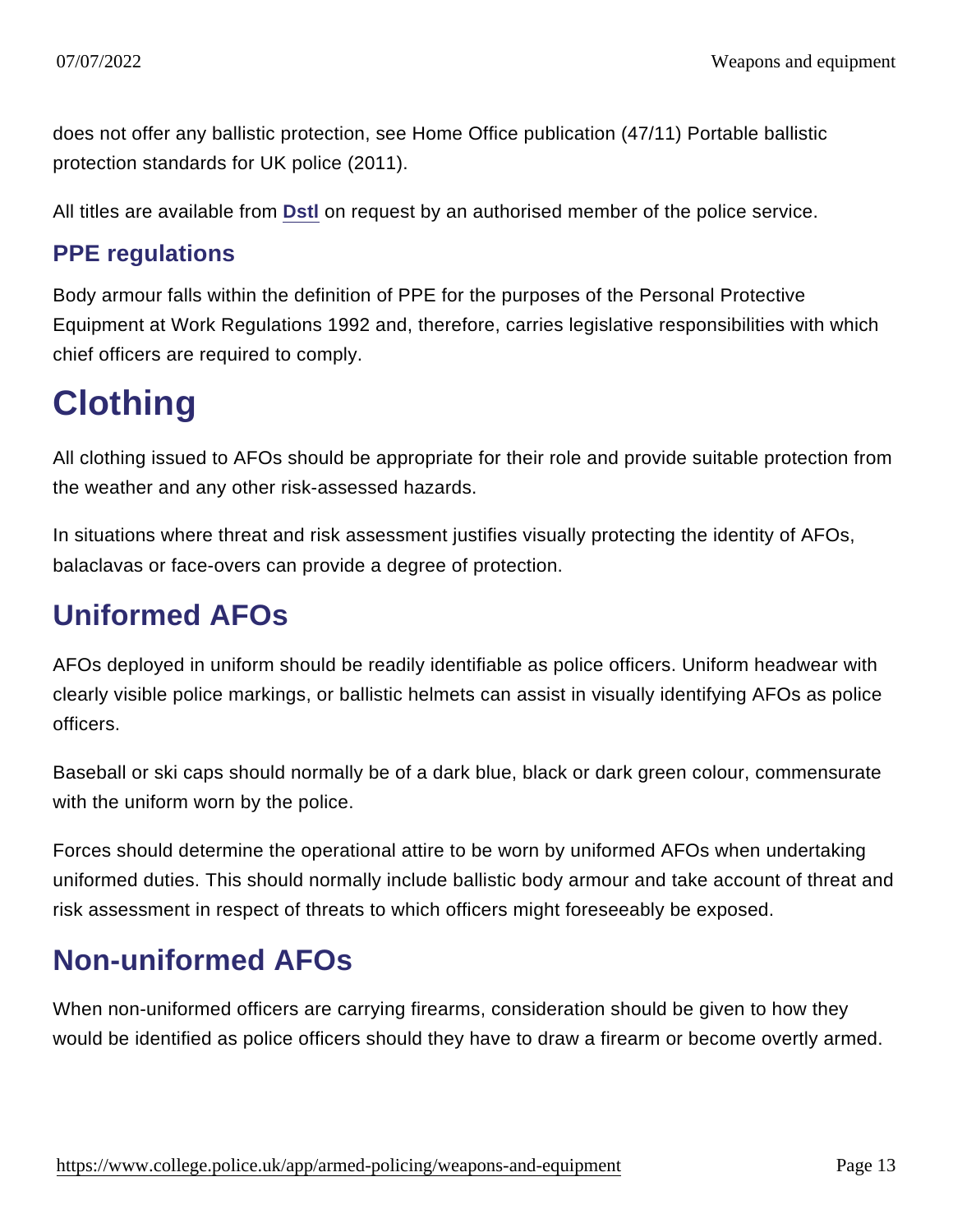The method of identification used will depend on the nature of the operation and role that an officer is performing, and may include the ready availability of dark blue, dark green or black headgear (for example, a ski cap). Headgear or clothing selected for this purpose must bear clear police markings and be readily available and suitable to be donned quickly at short notice. Where practicable in the operational circumstances consideration should be given to high visibility clothing or police marking.

Where these methods of identification are not available, or practicable in the circumstances, officers should consider producing a warrant card.

Whether in uniform or otherwise, an armed officer should always, where practicable in the circumstances, verbally identify themselves as an armed police officer.

#### Agreed markers

Sometimes it is beneficial to use discreet, agreed markers which assist other officers in identifying AFOs. Where this is the case, a suitable system of identification should be defined, and all officers involved fully briefed and aware of it.

#### Ballistic protection

Advice on ballistic protection for non-uniformed officers can be obtained from Dstl.

Where the nature of the duties performed makes wearing ballistic protection impractical, or potentially increases the risk to the wearer, a threat and risk assessment should be completed and the rationale for deploying officers without ballistic protection recorded. An example might be a covert deployment where the risks associated with compromise are potentially greater than those associated with not wearing body armour.

# Non-uniformed unarmed officers

Where non-uniformed, unarmed officers are working alongside armed officers, consideration should be given to how they could be identified in the event of them having an overt role.

Wearing a high visibility cap, vest, shirt or jacket with police markings may prove beneficial. Where these systems of identification are not available, officers should consider producing warrant cards and verbally identifying themselves as police officers.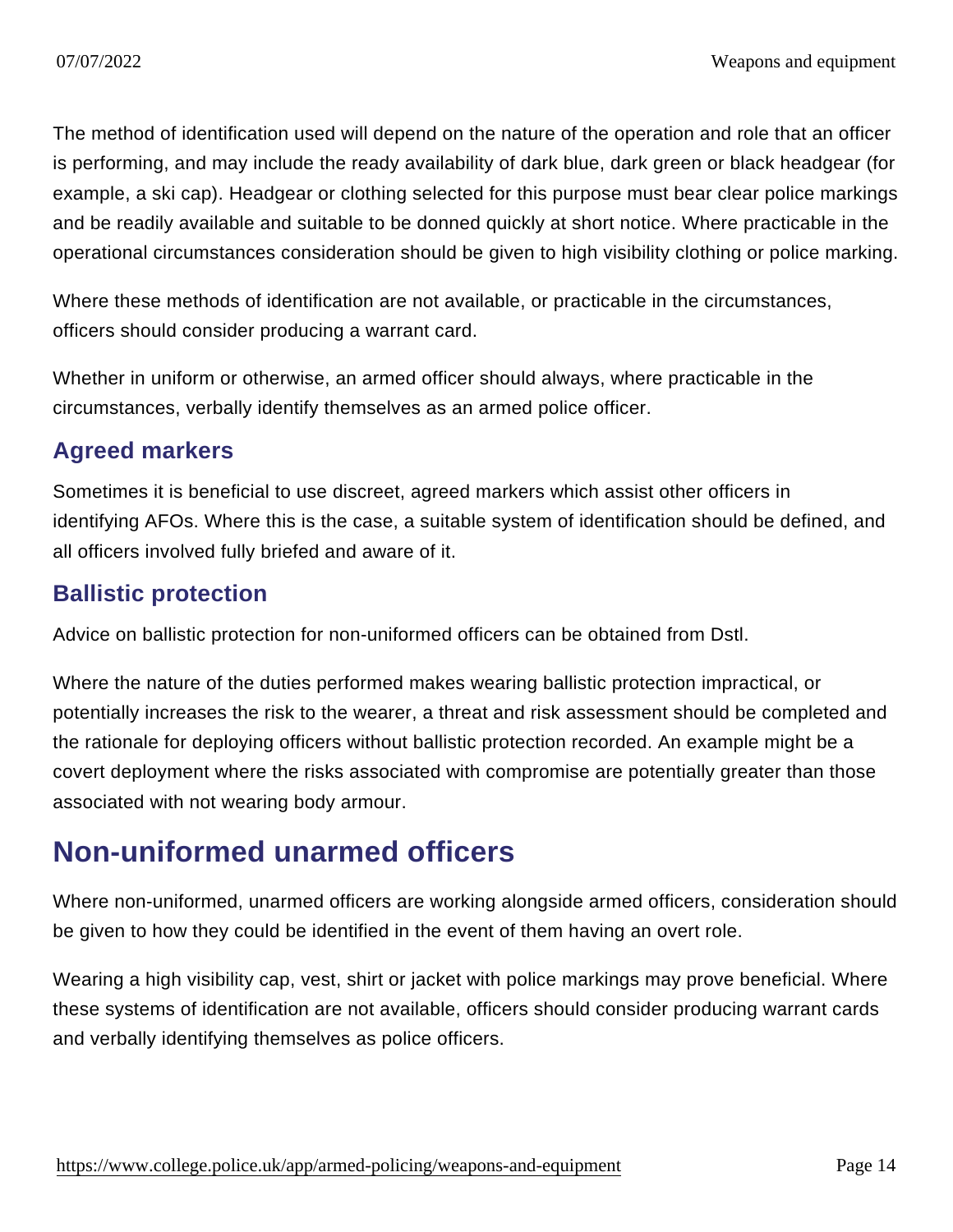A suitable system of identification should be defined, and all officers involved fully briefed and aware of it.

Ballistic protection is equally important to armed and unarmed officers in situations where firearms may be discharged, and consideration should be given to appropriate ballistic protection.

# Specialist munitions

Specialist munitions are defined in the Code as:

devices or munitions used by law enforcement personnel for the purpose of gaining a tactical advantage. For example, distraction devices or breaching rounds, which are used to facilitate entry to a building.

While not fired or propelled directly at an individual, certain specialist munitions may achieve their intended purpose through a direct physical effect on an individual(s). Where this is the case, they will also require appropriate medical evaluation and must be considered for approval by the Home Office.

Specialist munitions have the potential to cause injury and damage even when used correctly. Instructions on safe handling and detonation procedures must be carefully adhered to.

Forces should have standard operating procedures relating to the authorisation issue, deployment and use of specialist munitions. Those authorising the deployment of specialist munitions must ensure that such deployment has been appropriately risk assessed and that parameters for their use are clearly briefed.

The authority to deploy with specialist munitions will not necessarily include an authority to use them, and commanders and those using specialist munitions must continually review and risk assess the proportionality and necessity of their use.

# **Pyrotechnics**

The term pyrotechnics includes all substances, munitions, devices or other articles which, on their own or in combination with other equipment, are capable of producing an explosive or burning effect, whether designed to be ignited manually or electrically.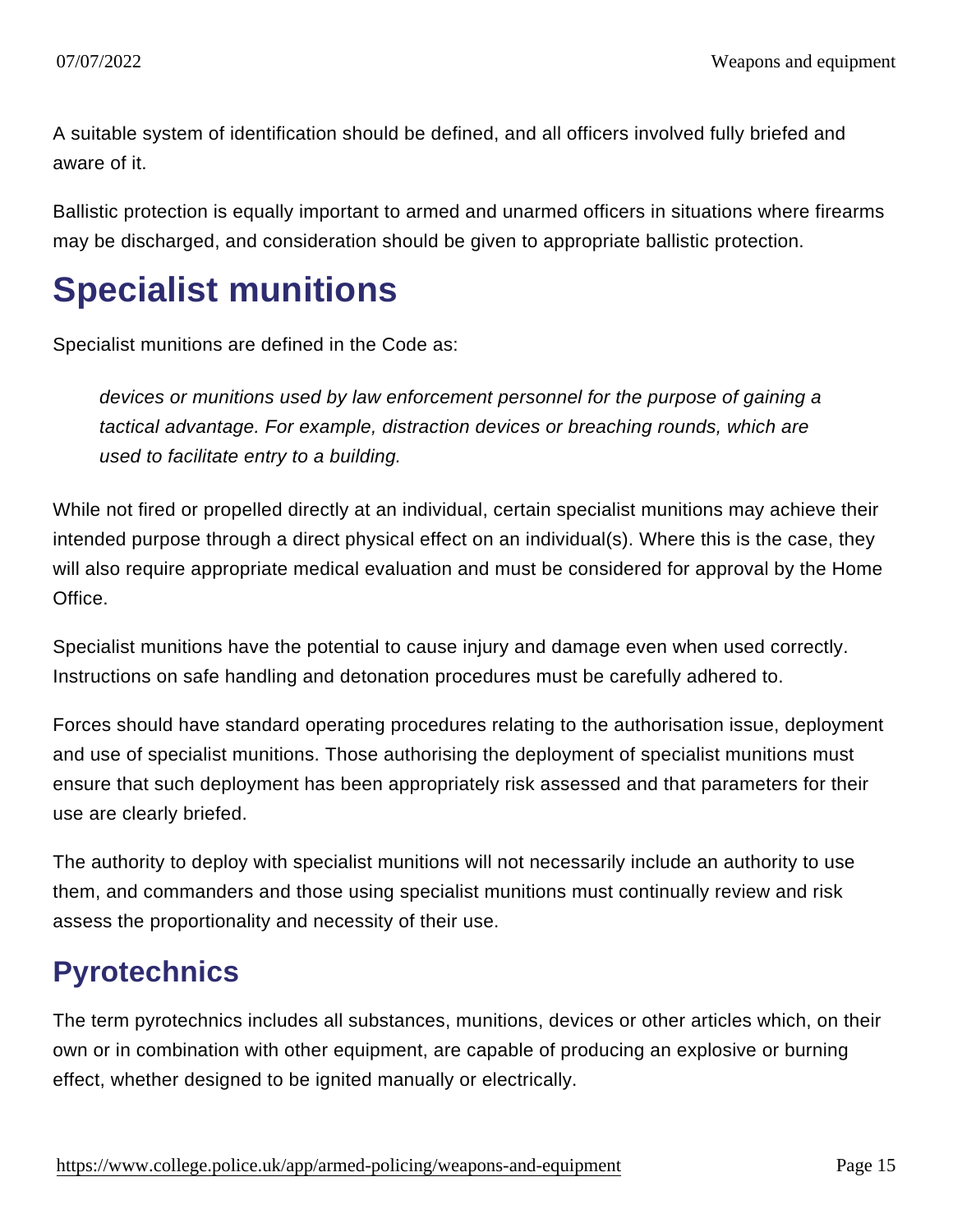Pyrotechnics which produce a large range of visual, sound and smoke effects are commercially available. Various types of percussion (stun) grenades and barricade breaching munitions are also available, all of which can provide officers with a tactical advantage when operating in buildings or other physical structures.

#### Safe use

Trained personnel should be responsible for all handling, setting up and firing of pyrotechnics. No other person should handle any pyrotechnic, wiring or initiation device except under the direct instruction of the designated responsible person.

Any use of pyrotechnics should be appropriately risk assessed and used only in accordance with manufacturer's instructions.

#### Percussion grenades

Use of percussion grenades may create a risk of fire, blast and fragmentation. The noise created by these devices is in excess of the safe level under health and safety legislation, and care should be taken during operational use. The NPCC in conjunction with Dstl, has provided guidance on hearing protection while using percussion grenades in both operational and training environments.

The use of percussion grenades in training must be subject of statutory risk assessment. Suitable control measures must be adopted, which should include suitable hand, foot, hearing, eye, exposed skin and face protection.

The operational use of percussion grenades must also be subject of statutory risk assessment. It may also be necessary to undertake a dynamic risk assessment relevant to the operational circumstances and/or where it is not practicable to adopt all identified control measures (for example, items of PPE).

Only certain types of percussion grenades are suitable for use in operational situations. Forces should only use devices that have been recommended by Dstl.

Information on hearing protection in firearms training and operations can be obtained from the NPCC Armed Policing Secretariat.

### Smoke munitions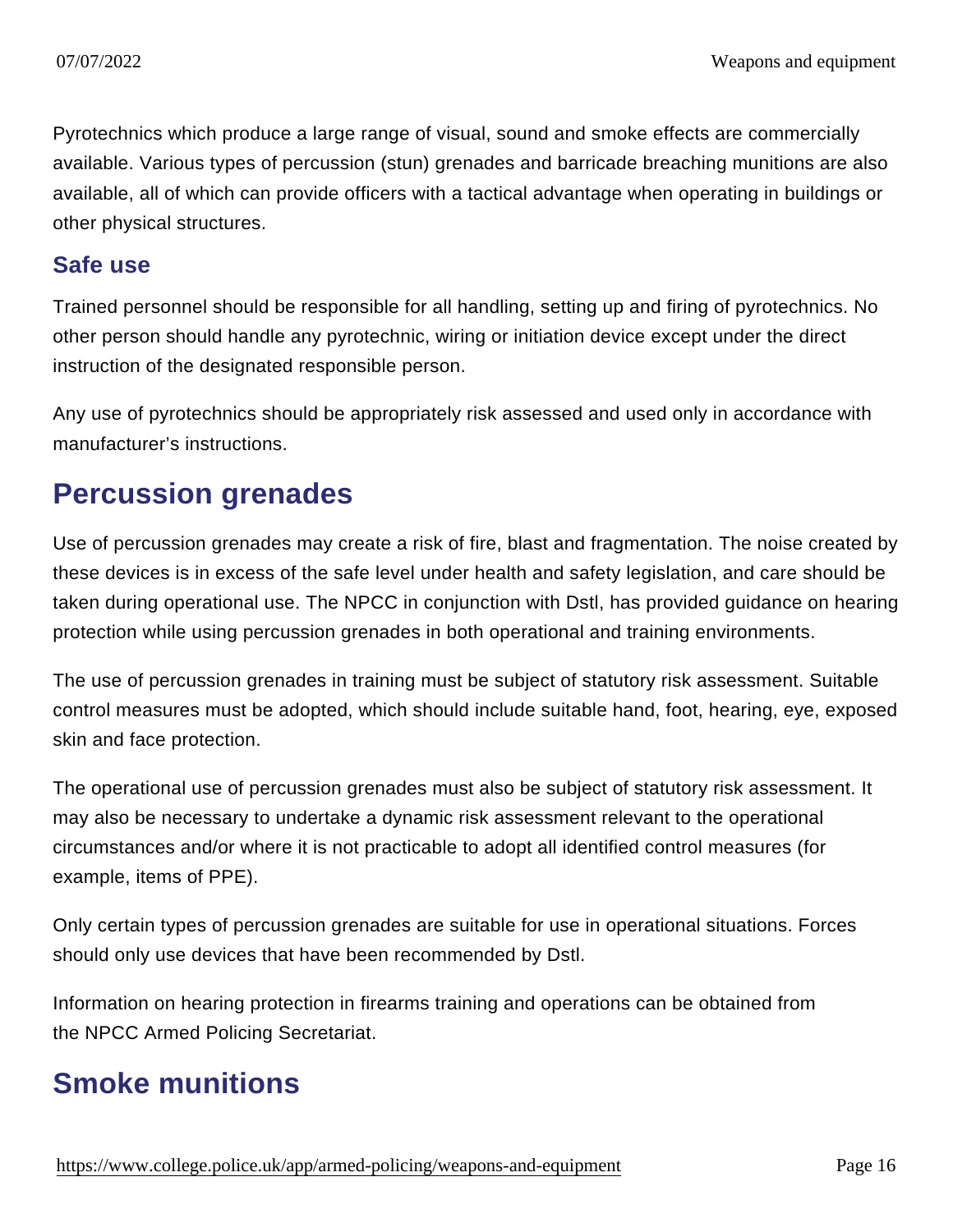Pyrotechnic generated smoke can cause disorientation and suffocation.

Smoke-producing devices should not be used in confined spaces unless specifically intended for use in such environments. Even then, where possible, staff should not be exposed to concentrations of smoke unless wearing suitable respirators.

### CS munitions

CS-based munitions are the only approved chemical munitions for use in support of firearms operations. All CS munitions authorised for use by the police service (with the exception of incapacitant sprays) must be evaluated and approved in accordance with the Code.

CS is not a gas but a white crystalline solid. It can be delivered directly as a micronised powder or as a pyrotechnic mixture, where the particles of CS are carried in the smoke. It can also be dissolved in a suitable solvent which, when deployed, evaporates leaving a fine dispersion of CS particles.

#### **Effects**

Used in appropriate quantities and in enclosed spaces, CS can reduce a person's offensive capability and the extent of their coordinated action. The effects can include pain and discomfort in the eyes, which causes excessive watering, involuntary spasm of the eyelids leading to blinking or closure of the eyes and sneezing, coughing, retching and a stinging or burning sensation on exposed skin.

#### Aftercare

Tactical training in the use of CS should emphasise the precautions to be taken in relation to selfcontamination, appropriate restraint techniques and aftercare of subjects.

There are a number of products sold on the open market claiming to be antidotes or neutralising agents. There are, however, no antidotes for CS and these products should not be used on people. In some cases their use can be harmful.

For information on aftercare for persons exposed to incapacitant sprays see the [national Personal](http://mle.ncalt.pnn.police.uk/CourseContent/6060/PST.html) [Safety Manual](http://mle.ncalt.pnn.police.uk/CourseContent/6060/PST.html) (available via College Learn, which is an OFFICIAL-SENSITIVE online tool with access limited to [registered](http://mle.ncalt.pnn.police.uk/Account/Login) users).